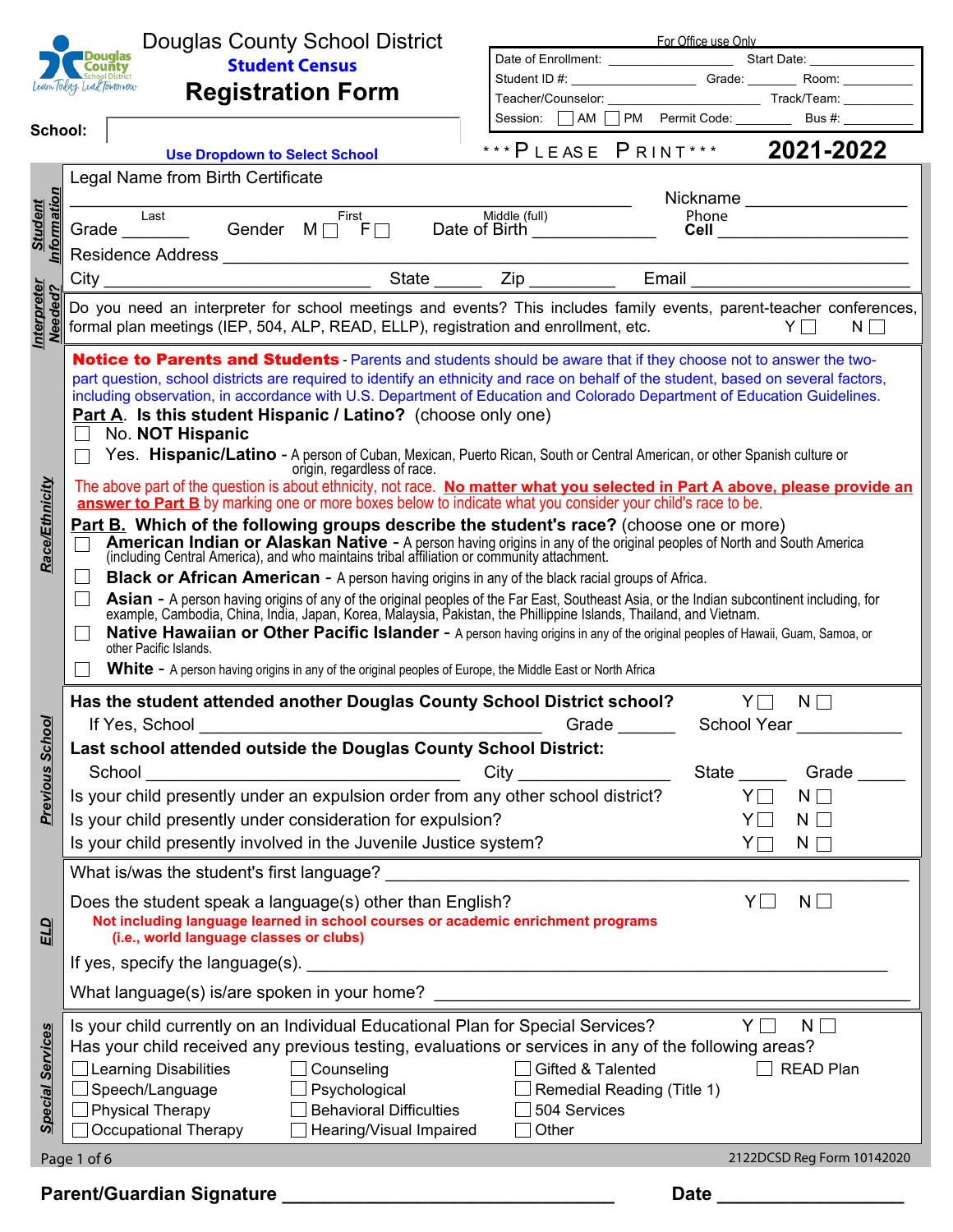

*Household Info*

Household Info

*Parent / Guardian Info*

Parent / Guardian Info

## Douglas County School District<br>County Household Information **Household Information Registration Form**

 $***$  PLEASE PRINT\*\*\*

Residence Address \_\_\_\_\_\_\_\_\_\_\_\_\_\_\_\_\_\_\_\_\_\_\_\_\_\_\_\_\_\_\_\_\_\_\_\_\_\_\_\_\_\_\_\_\_\_\_\_\_\_\_\_\_\_\_\_\_\_\_\_\_\_\_\_\_\_\_\_\_\_\_

| For Office use Only                                   |       |                                                  |  |  |
|-------------------------------------------------------|-------|--------------------------------------------------|--|--|
| <b>Student Name:</b><br>School:<br>Teacher/Counselor: | Last  | First<br>Middle<br>Grade: Student ID #:<br>Room: |  |  |
|                                                       |       | 2021-2022                                        |  |  |
|                                                       |       |                                                  |  |  |
|                                                       | State | Zip                                              |  |  |

| $City_$<br><u> 1989 - Johann Barn, fransk politik (f. 1989)</u>                                                              |  |                                                                          | State <u>_________</u> |                                                              |                     |          |
|------------------------------------------------------------------------------------------------------------------------------|--|--------------------------------------------------------------------------|------------------------|--------------------------------------------------------------|---------------------|----------|
|                                                                                                                              |  |                                                                          |                        | Unlisted? $Y\Box$<br><u> Tanzania (h. 1888).</u><br>Naskiĝoj |                     | $N \Box$ |
|                                                                                                                              |  |                                                                          |                        |                                                              |                     |          |
| Residence Address _________________________________                                                                          |  |                                                                          |                        |                                                              | State ___ Zip _____ |          |
| (if different from above)                                                                                                    |  |                                                                          |                        |                                                              |                     |          |
|                                                                                                                              |  |                                                                          |                        |                                                              |                     |          |
|                                                                                                                              |  |                                                                          |                        | Receive Mailings Y□ N□                                       |                     |          |
| Does Student reside with? Parent $Y \Box \neg N \Box$ Legal Guardian $Y \Box \neg N \Box$ **Step-Parent $Y \Box \neg N \Box$ |  | (Court Document)                                                         |                        |                                                              |                     |          |
|                                                                                                                              |  |                                                                          |                        |                                                              |                     |          |
| Residence Address ________________________________                                                                           |  |                                                                          |                        |                                                              |                     |          |
| (if different from above)                                                                                                    |  |                                                                          |                        |                                                              |                     |          |
|                                                                                                                              |  |                                                                          |                        |                                                              |                     |          |
|                                                                                                                              |  |                                                                          |                        |                                                              |                     |          |
|                                                                                                                              |  | (Court Document)                                                         |                        | <u> 1980 - John Stein, Amerikaansk politiker (* 1901)</u>    |                     |          |
|                                                                                                                              |  |                                                                          |                        |                                                              |                     |          |
| Residence Address _________________________________City ________________________State ______Zip _______                      |  |                                                                          |                        |                                                              |                     |          |
|                                                                                                                              |  |                                                                          |                        |                                                              |                     |          |
| (if different from above)                                                                                                    |  |                                                                          |                        |                                                              |                     |          |
|                                                                                                                              |  |                                                                          |                        |                                                              |                     |          |
| Does Student reside with? Parent $Y \cap N$                                                                                  |  | Legal Guardian Y N N <sup>**</sup> Step-Parent Y N N<br>(Court Document) |                        |                                                              |                     |          |

Note: When a student does not reside with both parents, additional information must be on file so that the school can determine who is responsible for the student. If there are applicable legal documents, such as custody papers, a copy should be provided to the school.

Note: \*\*Step-parents are not considered legal guardians unless they have legal guardianship paperwork which must be provided to the school. A parent/guardian can identify the step-parent as someone that will be attending meetings, calling student in sick, portal access, etc.

| Other Children Under Age 18 in the Home - Names MUST be from Birth Certificate |                    |           |               |        |                            |                  |        |  |
|--------------------------------------------------------------------------------|--------------------|-----------|---------------|--------|----------------------------|------------------|--------|--|
| First Name                                                                     | Middle Name (full) | Last Name | Date of Birth | Gender | <b>Relation to Student</b> | School Attending | County |  |
|                                                                                |                    |           |               |        |                            |                  |        |  |
|                                                                                |                    |           |               |        |                            |                  |        |  |
|                                                                                |                    |           |               |        |                            |                  |        |  |
|                                                                                |                    |           |               |        |                            |                  |        |  |

Page 2 of 6 2122DCSD Reg Form 10142020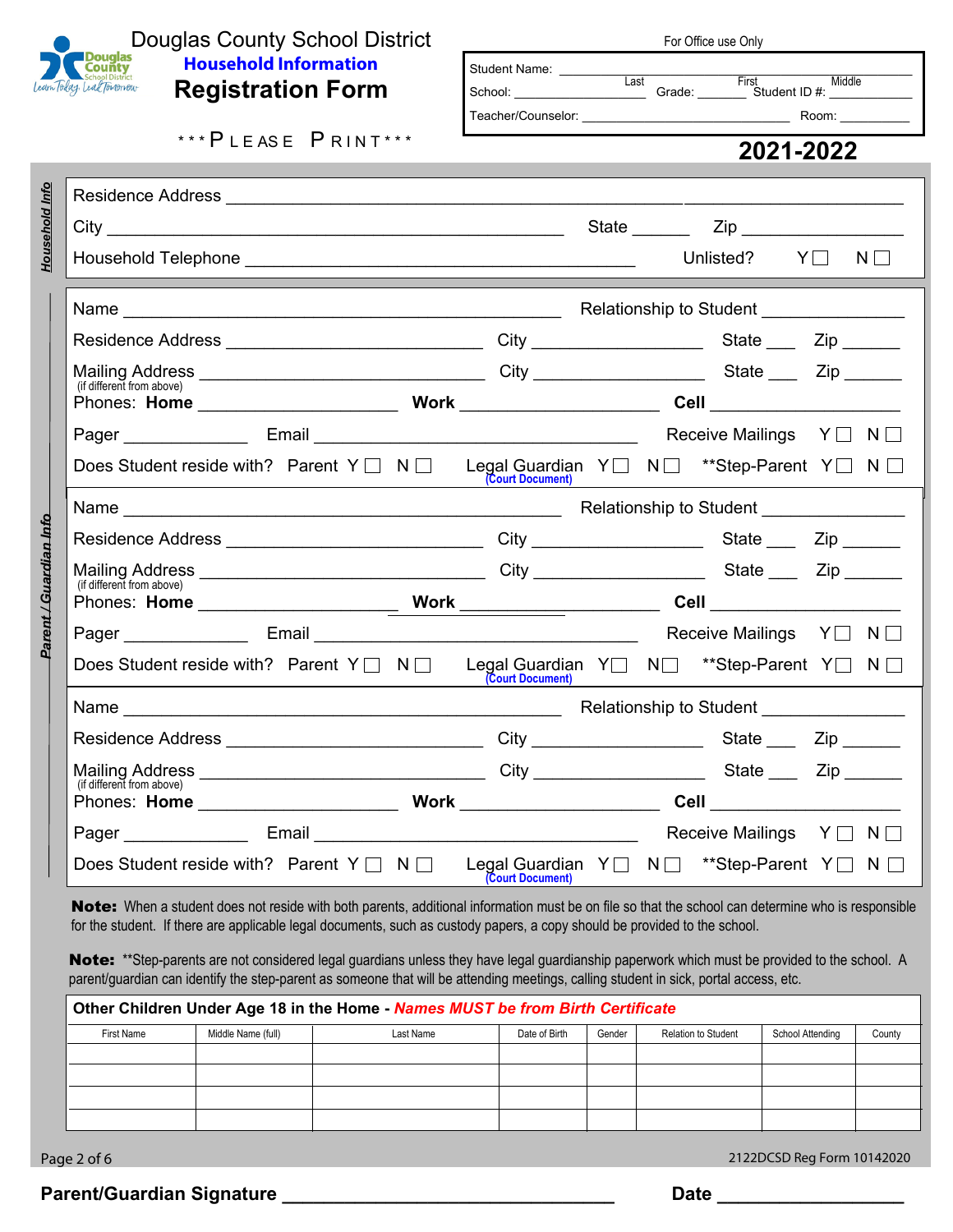

Douglas County School District **Emergency Information Registration Form**

| <b>I VI VIIIVE USE VIIIV</b> |                               |        |  |  |
|------------------------------|-------------------------------|--------|--|--|
|                              |                               |        |  |  |
| Last<br>Grade:               | <b>First</b><br>Student ID #: | Middle |  |  |
|                              |                               |        |  |  |
|                              |                               | Room:  |  |  |

For Office use Only

#### \*\*\* P I F AS F P RIN T \*\*\*

#### **2021-2022**

# **Emergency Contacts are not the Parent/Guardian and should be a Colorado Resident**

|      | Please provide at least one (1) local emergency contact.                                                                                                                                                                                                                                                                                                                                                                                                                                                            |  |  |
|------|---------------------------------------------------------------------------------------------------------------------------------------------------------------------------------------------------------------------------------------------------------------------------------------------------------------------------------------------------------------------------------------------------------------------------------------------------------------------------------------------------------------------|--|--|
|      |                                                                                                                                                                                                                                                                                                                                                                                                                                                                                                                     |  |  |
|      |                                                                                                                                                                                                                                                                                                                                                                                                                                                                                                                     |  |  |
|      | ,我们也不能会在这里的时候,我们也不能会在这里,我们也不能会在这里,我们也不能会在这里,我们也不能会在这里,我们也不能会在这里,我们也不能会不能会不能会。""我们<br><u> 1989 - Johann Stoff, deutscher Stoffen und der Stoffen und der Stoffen und der Stoffen und der Stoffen und de</u>                                                                                                                                                                                                                                                                                                          |  |  |
|      |                                                                                                                                                                                                                                                                                                                                                                                                                                                                                                                     |  |  |
|      |                                                                                                                                                                                                                                                                                                                                                                                                                                                                                                                     |  |  |
|      | <u> 1989 - Jan Samuel Barbara, margaret a shekara 1989 - Shekara ta 1989 - Shekara ta 1989 - Shekara ta 1980 - Sh</u>                                                                                                                                                                                                                                                                                                                                                                                               |  |  |
|      |                                                                                                                                                                                                                                                                                                                                                                                                                                                                                                                     |  |  |
|      |                                                                                                                                                                                                                                                                                                                                                                                                                                                                                                                     |  |  |
|      | <u> 1989 - Andrea Santa Andrea Santa Andrea Santa Andrea Santa Andrea Santa Andrea Santa Andrea Santa Andrea Santa And</u>                                                                                                                                                                                                                                                                                                                                                                                          |  |  |
|      |                                                                                                                                                                                                                                                                                                                                                                                                                                                                                                                     |  |  |
| ment | <u> 1989 - Johann Stoff, deutscher Stoffen und der Stoffen und der Stoffen und der Stoffen und der Stoffen und de</u><br>The information contained on this Student Registration form is true and correct. In accordance with Colorado Revised Statutes<br>Sections 22-33-104 and 22-33-107, I acknowledge my obligation to ensure that every child between the ages of 6-17 under my care<br>and supervision shall attend school. The only exceptions shall be illness and other absences excused by the Principal. |  |  |
|      |                                                                                                                                                                                                                                                                                                                                                                                                                                                                                                                     |  |  |
|      | Notice to Parents and Students - All students new to the district shall be enrolled conditionally until records, including discipline<br>records, from the schools previously attended by the student are received by the district. In the event the student's records indicate a<br>reason to deny admission, the student's conditional enrollment status shall be revoked. State law requires immunization records be                                                                                             |  |  |

**Notice to Parents and Students** - All students new to the district shall be enrolled conditionally until records, including discipline records, from the schools previously attended by the student are received by the district. In the event the student's records indicate a reason to deny admission, the student's conditional enrollment status shall be revoked. State law requires immunization records be submitted at the time of registration.

Page 3 of 6 2122DCSD Reg Form 10142020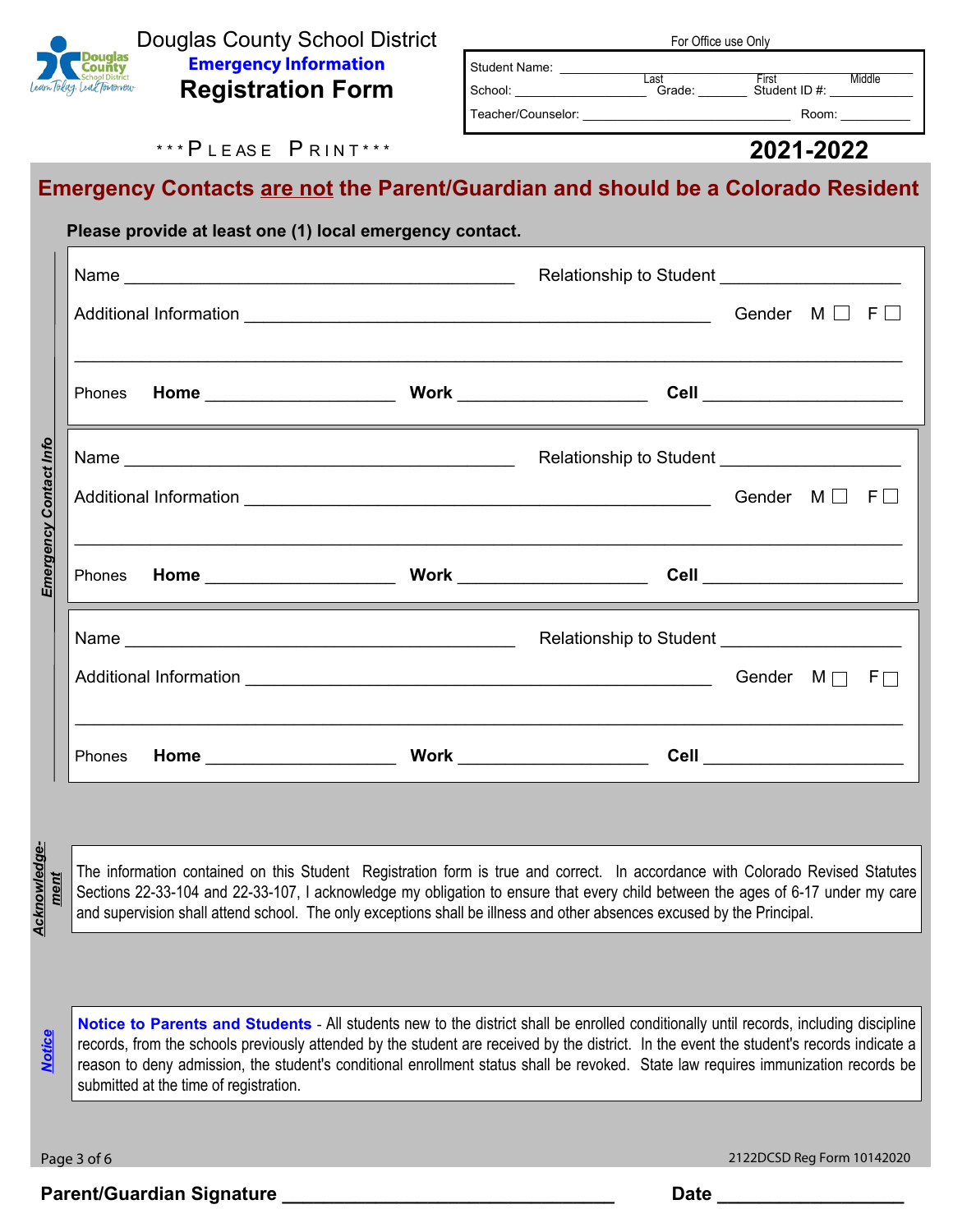

Health Info

### Douglas County School District **Health Information Registration Form**

| For Office use Only |
|---------------------|
|---------------------|

Last First Middle<br>
School: Grade: Student ID #: Student Name: \_\_\_\_\_\_\_\_\_\_\_\_\_\_\_\_\_\_\_\_\_\_\_\_\_\_\_\_\_\_\_\_\_\_\_\_\_\_\_\_\_\_\_\_\_\_\_\_\_\_\_

Teacher/Counselor: example and the set of the Room:

\*\*\* P L E A S E P R I N T \*\*\*

|                                              |                                                                              | a sa kacamatan ing Kabupatèn Kabupatèn Kabupatèn Kabupatèn Kabupatèn Kabupatèn Kabupatèn Kabupatèn Kabupatèn K      |                      |  |  |  |
|----------------------------------------------|------------------------------------------------------------------------------|---------------------------------------------------------------------------------------------------------------------|----------------------|--|--|--|
|                                              |                                                                              |                                                                                                                     |                      |  |  |  |
|                                              |                                                                              |                                                                                                                     |                      |  |  |  |
|                                              | <b>Early Childhood Health History</b>                                        |                                                                                                                     |                      |  |  |  |
|                                              | Were there any significant problems during the pregnancy, labor or delivery? |                                                                                                                     | Yes $\Box$ No $\Box$ |  |  |  |
|                                              | If Yes, is this concern a current issue:                                     |                                                                                                                     | Yes $\Box$ No $\Box$ |  |  |  |
|                                              |                                                                              |                                                                                                                     |                      |  |  |  |
|                                              |                                                                              |                                                                                                                     |                      |  |  |  |
|                                              | A COMMENT FIELD, PLEASE PROVIDE ADDITIONAL INFORMATION IN THE FIELD.         | PLEASE CHECK ALL HEALTH CONDITIONS THAT APPLY TO YOUR STUDENT. IF A HEALTH CONDITION PERTAINING TO YOUR STUDENT HAS |                      |  |  |  |
|                                              | <b>Dietary Needs - Comment required</b>                                      |                                                                                                                     |                      |  |  |  |
|                                              | <b>Student has Special Dietary Needs</b>                                     |                                                                                                                     |                      |  |  |  |
|                                              | Allergies - Life Threatening - Comment required                              |                                                                                                                     |                      |  |  |  |
|                                              | □ Life threatening allergy - Dairy                                           |                                                                                                                     |                      |  |  |  |
|                                              | □ Life threatening allergy - Food                                            |                                                                                                                     |                      |  |  |  |
| □                                            | Life threatening allergy - Insect Sting                                      |                                                                                                                     |                      |  |  |  |
| $\Box$                                       | Life threatening allergy - Latex                                             |                                                                                                                     |                      |  |  |  |
|                                              | □ Life threatening allergy - Peanut                                          |                                                                                                                     |                      |  |  |  |
| □                                            | Life threatening allergy - Tree Nuts                                         |                                                                                                                     |                      |  |  |  |
|                                              | Life threatening allergy - Other                                             |                                                                                                                     |                      |  |  |  |
|                                              | Life threatening allergy - Unknown                                           |                                                                                                                     |                      |  |  |  |
| Allergies - Comment required where indicated |                                                                              |                                                                                                                     |                      |  |  |  |
|                                              | $\Box$ Animal                                                                |                                                                                                                     |                      |  |  |  |
|                                              | Environmental / Seasonal                                                     |                                                                                                                     |                      |  |  |  |
| 0.                                           | Food                                                                         |                                                                                                                     |                      |  |  |  |
| □                                            | <b>Insect Sting</b>                                                          |                                                                                                                     |                      |  |  |  |
| $\Box$                                       | Latex                                                                        |                                                                                                                     |                      |  |  |  |
| $\Box$                                       | Medication                                                                   |                                                                                                                     |                      |  |  |  |
|                                              | □ Non-Specific                                                               |                                                                                                                     |                      |  |  |  |
|                                              | <b>Other Conditions - Comment required where indicated</b>                   |                                                                                                                     |                      |  |  |  |
|                                              | ADD/ADHD                                                                     |                                                                                                                     |                      |  |  |  |
|                                              | $\Box$ Alopecia                                                              |                                                                                                                     |                      |  |  |  |
| □                                            | Arthritis Juvenile                                                           |                                                                                                                     |                      |  |  |  |
| $\Box$                                       | Asthma                                                                       |                                                                                                                     |                      |  |  |  |
|                                              | □ Autism Spectrum                                                            |                                                                                                                     |                      |  |  |  |
|                                              | <b>Auto-Immune Condition</b>                                                 |                                                                                                                     |                      |  |  |  |
| П.                                           | <b>Blood Disorder</b>                                                        |                                                                                                                     |                      |  |  |  |
| 0                                            | Cancer                                                                       |                                                                                                                     |                      |  |  |  |
| $\Box$                                       | <b>Celiac Disease</b>                                                        |                                                                                                                     |                      |  |  |  |
| $\Box$                                       | Cerebral Palsy                                                               |                                                                                                                     |                      |  |  |  |
| □                                            | <b>Chromosomal Anomalies</b>                                                 |                                                                                                                     |                      |  |  |  |
| □                                            | <b>Crohn's Disease</b>                                                       |                                                                                                                     |                      |  |  |  |
| $\Box$                                       | <b>Cystic Fibrosis</b>                                                       |                                                                                                                     |                      |  |  |  |
| П.                                           | <b>Diabetes</b>                                                              |                                                                                                                     |                      |  |  |  |
| $\Box$                                       | Down Syndrome                                                                |                                                                                                                     |                      |  |  |  |
| 0                                            | <b>Emotional Condition</b>                                                   |                                                                                                                     |                      |  |  |  |
|                                              |                                                                              |                                                                                                                     |                      |  |  |  |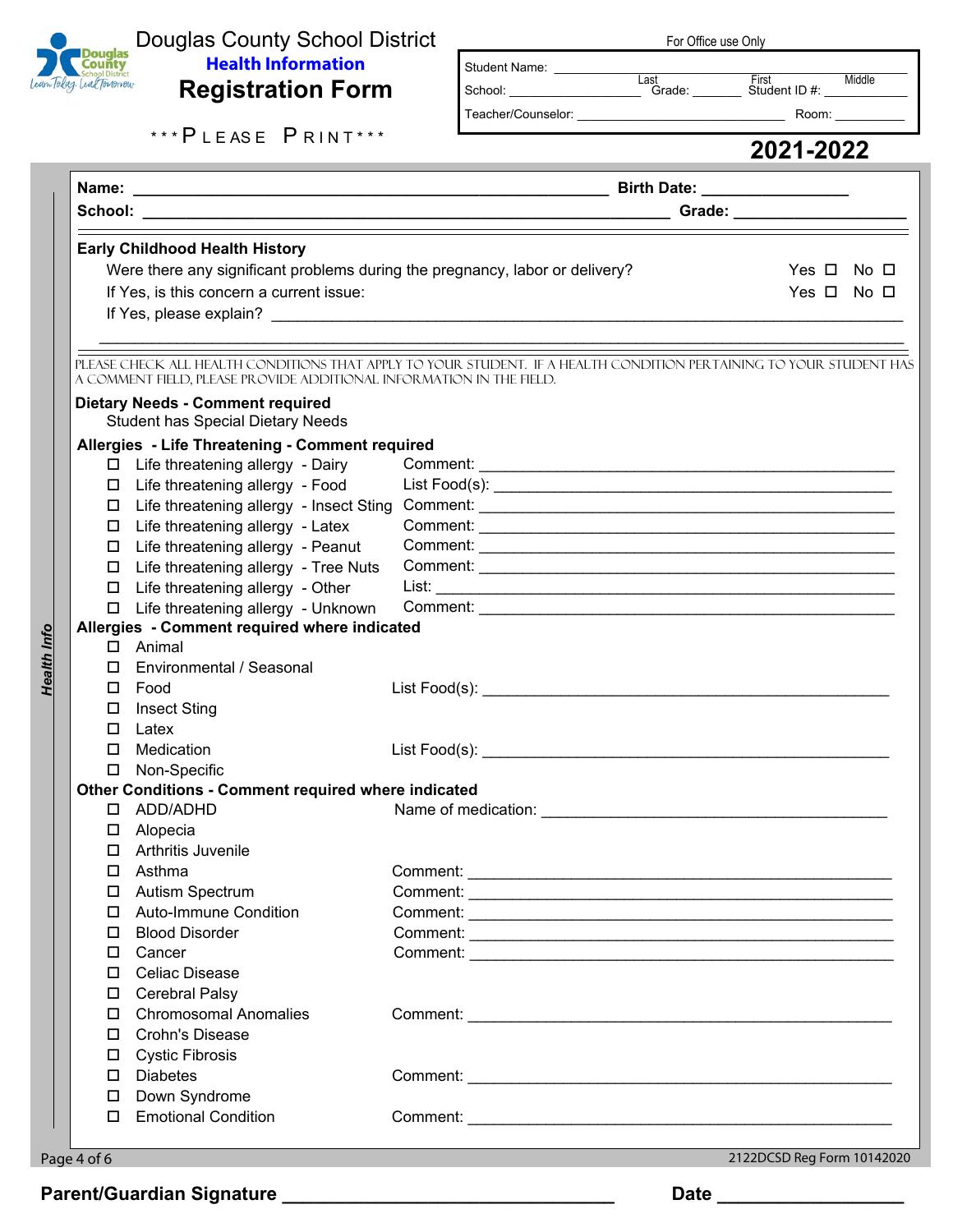

# Douglas County School District<br>
Lear Tolday Lear (Exemplo District Registration (Continued)<br>
Registration Form **Health Information (Continued) Registration Form**

| Registration Form   | ------<br>-------<br>Teacher/Counselor: | Room:     |
|---------------------|-----------------------------------------|-----------|
| *** PLEASE PRINT*** |                                         |           |
|                     |                                         | 2021-2022 |

For Office use Only

Last First Middle<br>
School: Canade: Constant ID #: Widdle Student Name: \_\_\_\_\_\_\_\_\_\_\_\_\_\_\_\_\_\_\_\_\_\_\_\_\_\_\_\_\_\_\_\_\_\_\_\_\_\_\_\_\_\_\_\_\_\_\_\_\_\_\_ Teacher/Counselor: \_\_\_\_\_\_\_\_\_\_\_\_\_\_\_\_\_\_\_\_\_\_\_\_\_\_\_\_\_\_ Room: \_\_\_\_\_\_\_\_\_\_

| $\Box$ | Encopresis                              |                                                                                                                                                                                                                                      |  |
|--------|-----------------------------------------|--------------------------------------------------------------------------------------------------------------------------------------------------------------------------------------------------------------------------------------|--|
| $\Box$ | Enuresis                                |                                                                                                                                                                                                                                      |  |
| $\Box$ | Fetal Alcohol Syndrome                  |                                                                                                                                                                                                                                      |  |
| $\Box$ | <b>Frequent Headaches</b>               |                                                                                                                                                                                                                                      |  |
| $\Box$ | <b>Gastrointestinal Disorder</b>        | Comment: <u>Comment Comment Comments of Comments Comments of Comments Comments of Comments Comments Comments of Comments Comments Comments Comments Comments Comments Comments Comments Comments Comments Comments Comments Comm</u> |  |
| □      | Head Injury/Concussion                  |                                                                                                                                                                                                                                      |  |
| $\Box$ | Hearing Impaired                        |                                                                                                                                                                                                                                      |  |
| □      | <b>Heart Condition - No Restriction</b> |                                                                                                                                                                                                                                      |  |
| $\Box$ | <b>Heart Condition - Restrictions</b>   |                                                                                                                                                                                                                                      |  |
| □      | <b>Hepatitis B Carrier</b>              |                                                                                                                                                                                                                                      |  |
| $\Box$ | <b>Hepatitis C Carrier</b>              |                                                                                                                                                                                                                                      |  |
| $\Box$ | History of Injuries                     |                                                                                                                                                                                                                                      |  |
| $\Box$ | Hypoglycemia                            |                                                                                                                                                                                                                                      |  |
| □      | Immune Compromised                      |                                                                                                                                                                                                                                      |  |
| $\Box$ | Kidney Problem                          |                                                                                                                                                                                                                                      |  |
| $\Box$ | Lactose Intolerant                      |                                                                                                                                                                                                                                      |  |
| 0      | Long QT Syndrome                        |                                                                                                                                                                                                                                      |  |
| □      | <b>Migraine Headaches</b>               |                                                                                                                                                                                                                                      |  |
| $\Box$ | Myalgia Myositis Fibromyalgia           |                                                                                                                                                                                                                                      |  |
| $\Box$ | Neurologic Disorder                     |                                                                                                                                                                                                                                      |  |
| $\Box$ | Nosebleeds                              |                                                                                                                                                                                                                                      |  |
| $\Box$ | Orthopedic - Physical Limitation        |                                                                                                                                                                                                                                      |  |
| □      | Orthopedic - No Restrictions            |                                                                                                                                                                                                                                      |  |
| $\Box$ | Other                                   |                                                                                                                                                                                                                                      |  |
| □      | Quadriplegia                            |                                                                                                                                                                                                                                      |  |
| $\Box$ | Scoliosis                               |                                                                                                                                                                                                                                      |  |
| П      | Seizure Disorder                        |                                                                                                                                                                                                                                      |  |
| □      | Shunt/Hydrocephalus                     |                                                                                                                                                                                                                                      |  |
| □      | <b>Skin Condition</b>                   |                                                                                                                                                                                                                                      |  |
| □      | Syncopal Episodes                       |                                                                                                                                                                                                                                      |  |
| $\Box$ | Syndrome                                |                                                                                                                                                                                                                                      |  |
| $\Box$ | <b>Thyroid Condition</b>                |                                                                                                                                                                                                                                      |  |
| $\Box$ | Tourette Syndrome                       |                                                                                                                                                                                                                                      |  |
| □      | Tracheostomy                            |                                                                                                                                                                                                                                      |  |
| $\Box$ | <b>Traumatic Brain Injury</b>           |                                                                                                                                                                                                                                      |  |
| $\Box$ | <b>Urinary Problem</b>                  |                                                                                                                                                                                                                                      |  |
| $\Box$ | <b>Wears Glasses/Contacts</b>           |                                                                                                                                                                                                                                      |  |
| $\Box$ | Vision Impaired                         |                                                                                                                                                                                                                                      |  |
| □      | Von Willebrand's Disease                |                                                                                                                                                                                                                                      |  |
|        |                                         |                                                                                                                                                                                                                                      |  |
| $\Box$ | Wolff Parkinson White Syndrome          |                                                                                                                                                                                                                                      |  |

**Health Info** *Health Info*

Page 5 of 6 2122DCSD Reg Form 10142020